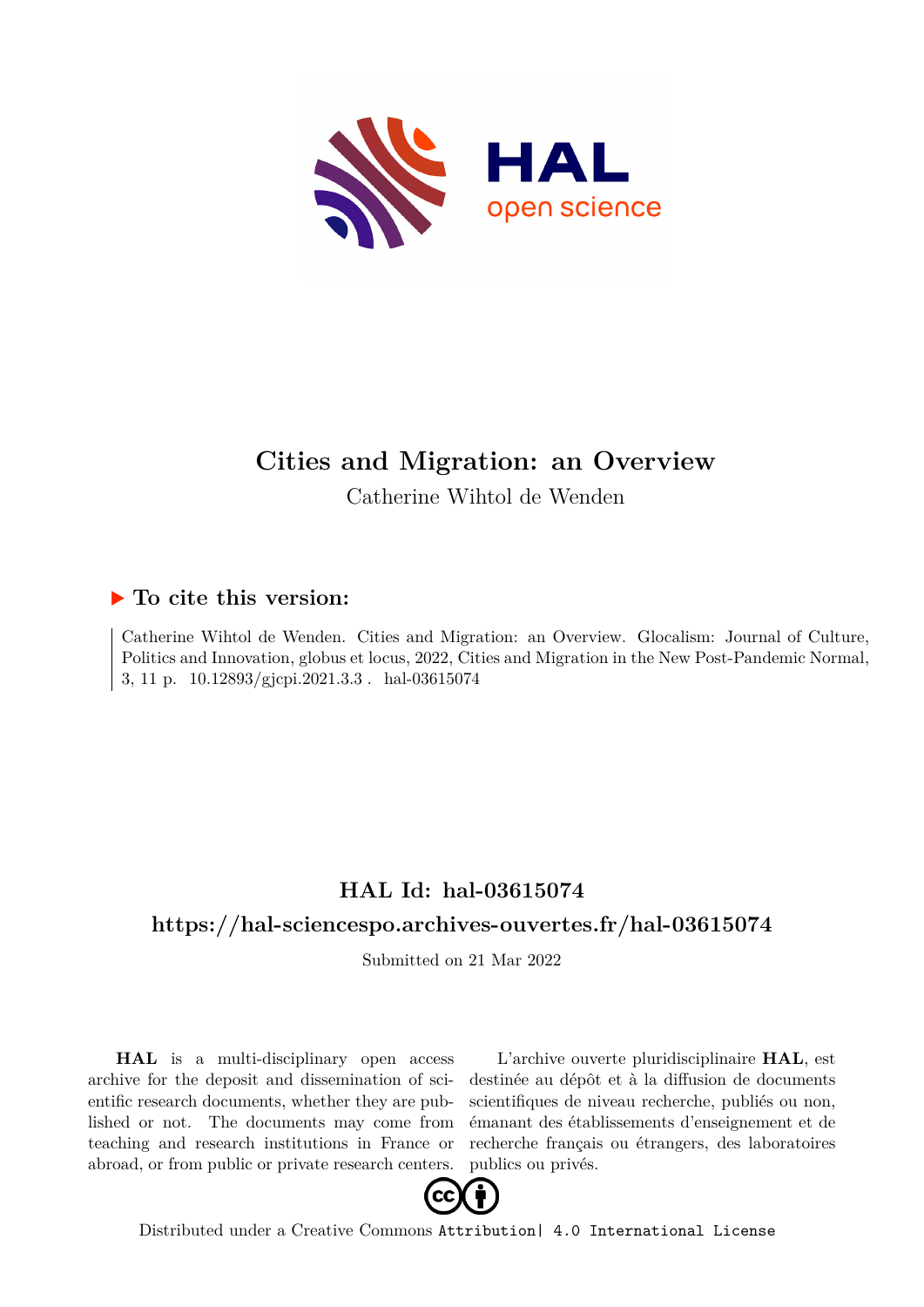## CITIES AND MIGRATIONS: AN OVERVIEW

CATHERINE WIHTOL DE WENDEN *CNRS, Sciences Po (France) catherine.wihtoldewenden@sciencespo.fr*

*Abstract*: Cities and migration is a topic which cannot be studied by one discipline, and which is enriched by a multi-level approach. It crosses, inside the area of migration studies, urban studies (geography, political science, and sociology), migration flows and stocks (mobility, settlement, and integration for demographers), public law and international relations (governance, international agreements, and cooperation). It is also relating to new actors, sometimes non-State actors, along with public policies. Sociology, political science, anthropology, geography, philosophy, history are questioned by a problematics which often opposes hospitality in towns and hostility from the migration State in an international landscape of crisis and emergency. The contradictions between the various levels in the decision-making process (local, municipal, regional, national, international) are many, although this topic gained visibility with the recent hospitality and solidarity developed by cities, sometimes transgressing national laws and policies facing with security, dissuasive and repressive approaches of Nation States. As migrants are more and more coming from urban areas to other urban areas in the South, as well in the North, cities are central actors in a multi-level approach of decision-making processes of flows and of living together. Cities are also the main space of Integration, highlighting discriminations, institutional racism, and other forms of exclusion but also emergence of close solidarities and creativity. The growing visibility of migrants in daily life is also questioning various forms of cohabitation.

*Keywords*: cities, migrations, multi-level approach, hospitality, hostility.

### CITIES AND MIGRATION, AN INTRODUCTIVE OVER-VIEW

The city is at the center of problematics relating to the Town, because, at a global scale, the growing urbanization on the planet also involves migrations. Some global cities are hosting them at South and at North but in most cases in precarious conditions in slums, so called "ethnic" districts, suburbs, inner cities, and camps. Global cities which are the epi-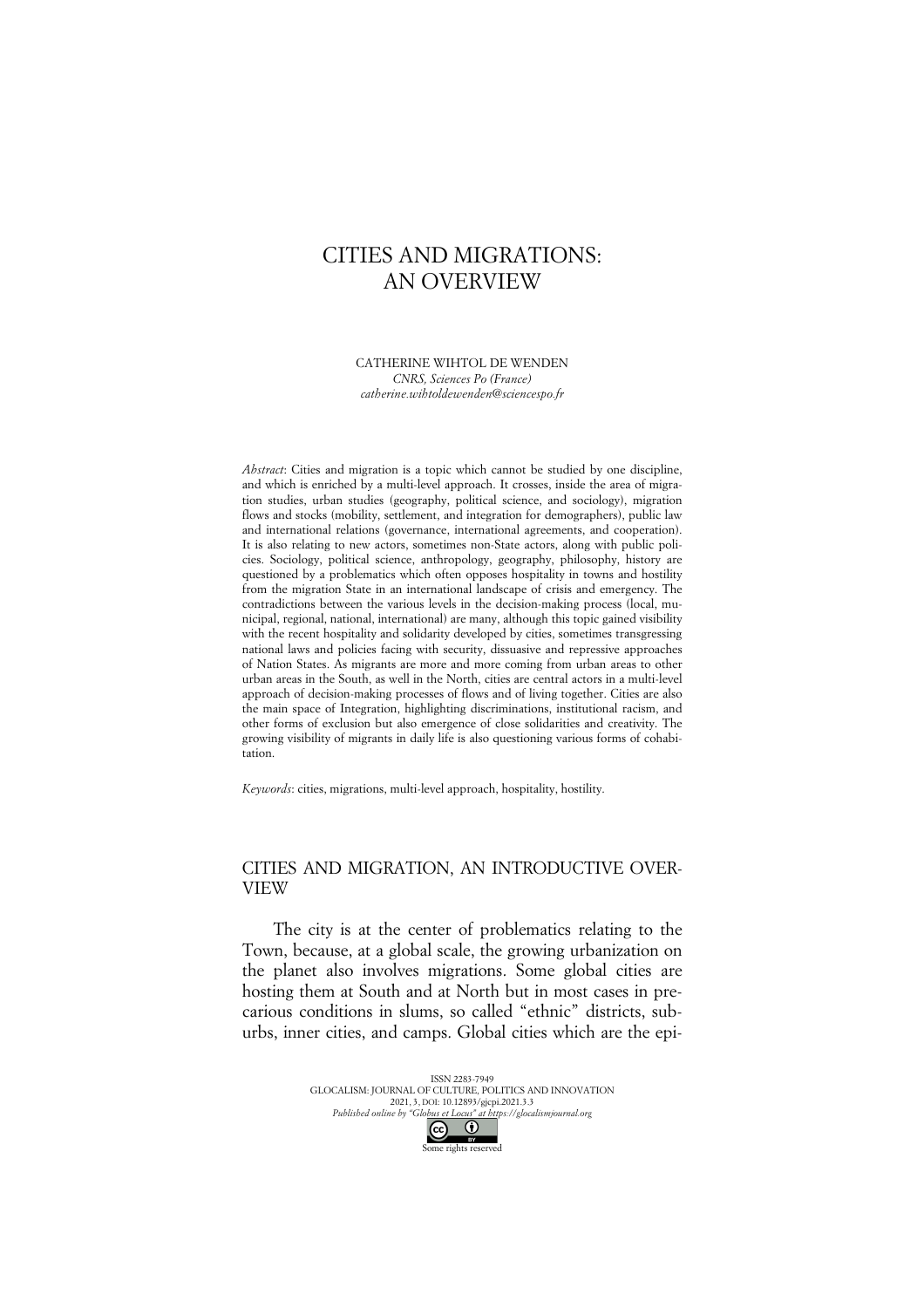centers of the world's decision processes in economics, finance, political summits, are often expelling from their centers all those who are living from the resources of the town, but at the bottom level (Sassen 1996, 2014). This trend is increased by the difficult access of many newcomers to a legal status, with zones deprived of rights: so called "jungles" for asylum seekers, border cities, transit zones, with ghettos at the peripheries.

But the city can also be a welcoming place of hospitality, organized in city networks for informal trade for newcomers in mobility alike Berlin and Vienna after the fall of the Berlin wall in the 1990's, Istanbul with its informal markets and circular migrants. Urban actors are also diversified, in the management of cities confronted with migrations: the European Union with its regulation of circulation and refugee crises, Nation States with their military pressure at the borders, municipalities, humanitarian NGOs, associations and mere citizens engaged in welcoming migrants with advocacies to be presented to public decision makers. The cases of Palermo, Barcelona, Strasburg and other cities are well-known. Small cities are also involved, but the cost of hospitality for its citizens is often a transgression of the law with the multiplication of "*délits de solidarité*", consisting in helping illegals to cross the border and to welcome them. The cases of Cédric Hérou, a farmer in the French Alps condemned by Justice then relaxed by the Constitutional Council, the Highest Court in France, according to the principle of "*Fraternité*" highlighted in his benevolent behavior. A film, *Libre* was issued after the successful decision of justice. The other cases of Domenico Lucano, the mayor of Riace in Italy and of the inhabitants of Briançon are now confronting justice with ethics.

In some places, welcoming migrants with the help of NGOs and sometimes with European funds can be an opportunity to find jobs in solidarity management mixing public and private sectors in regions of unemployment or desertification of rural areas alike in Sicily (Bassi 2015), Nord-Pas de Calais or Greek islands. Cities are also initiating a civil society of solidarity networks with migrants, involved at grass-root local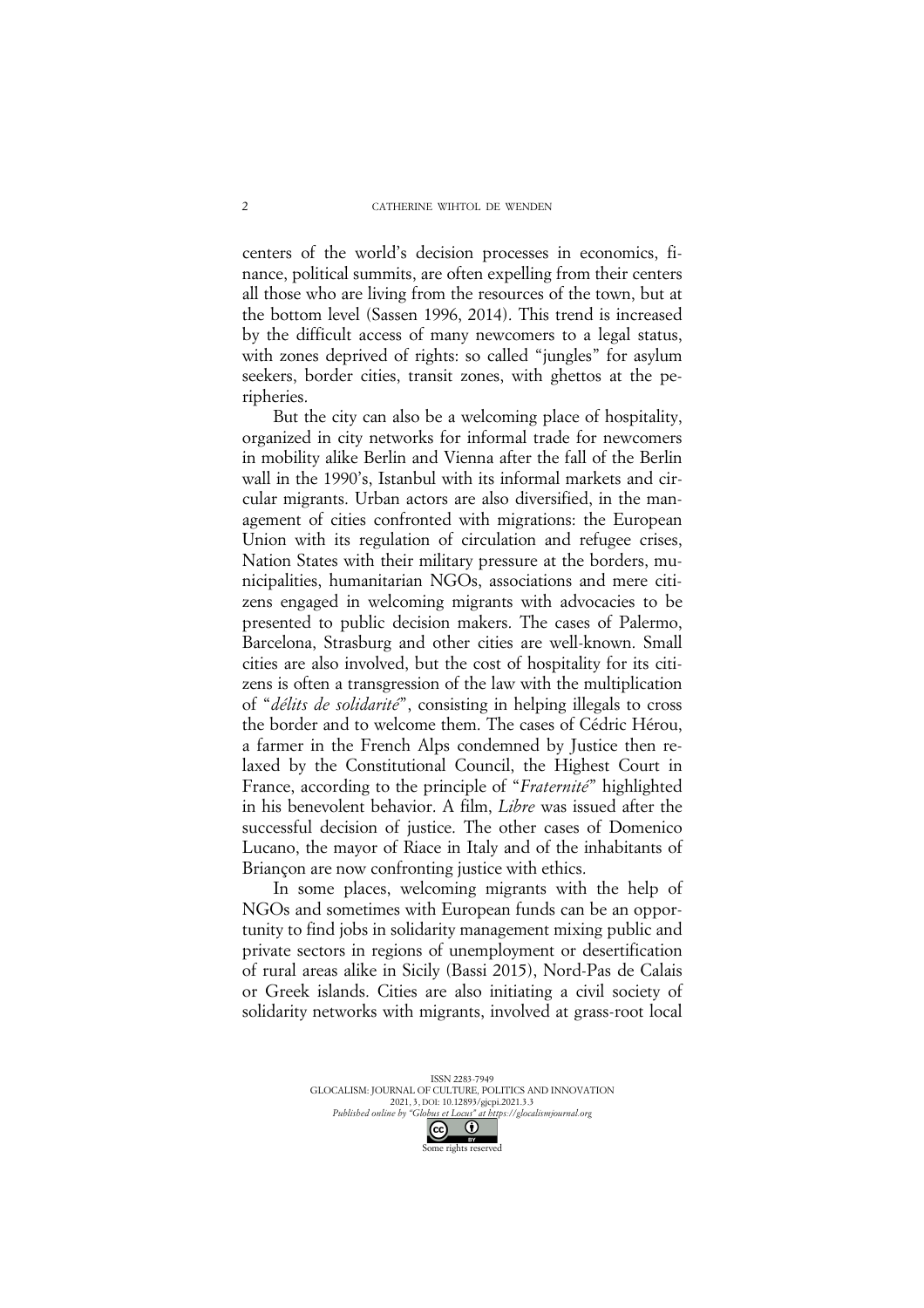level for unaccompanied minors, illegals, asylum seekers and families.

The city can also develop networks at international dimension when they are included in environmental crises, such as Dacca in Bangladesh and other ones settled at sea level, such as the New Orleans during the disaster of Katrina, Mumbai or Kolkata and many others (Gemenne et al 2018). Some international agreements of co-development between Northern and Southern cities involved in immigration and emigration can also try to develop a better management in southern societies confronted with rapid urbanization, as for rubbish treatment, access to clean water, urban social housing, uses of remittances and improvement of daily life in urban areas and not only in rural ones.

We are so discovering, due to globalization and localism, the new facets of cities and migration, coming back to Immanuel Kant who was stressing on hospitality as a universal duty of a citizen in a cosmopolitan world (Kant 2006), followed by Zygmunt Bauman (2000) with his notion of liquid modernity (de Wenden 2013). The area of cities and migrations is enlarging with multilevel forms of policies and actors trying to manage them, with conflictual options.

#### CITY NETWORKS

Do cities govern the world, and will they do it the future? This question was already asked in mid-nineties by Saskia Sassen in her seminal work about the *Global city*, focusing on the weakening of Nation States and the strengthening of transnational networks in economics, finances, and trade with the examples of London, New York, and Tokyo. The question is here raised about migrations and networks built by cities beyond Nation States in order to rule migrations at local, national and international levels through integration policies and global governance. In their book on *City networks*, Thomas Lacroix and Sarah Spencer (2022) are asking the question: will cities govern the world with another role in integration policies and in Global Governance of migrations, in reaction with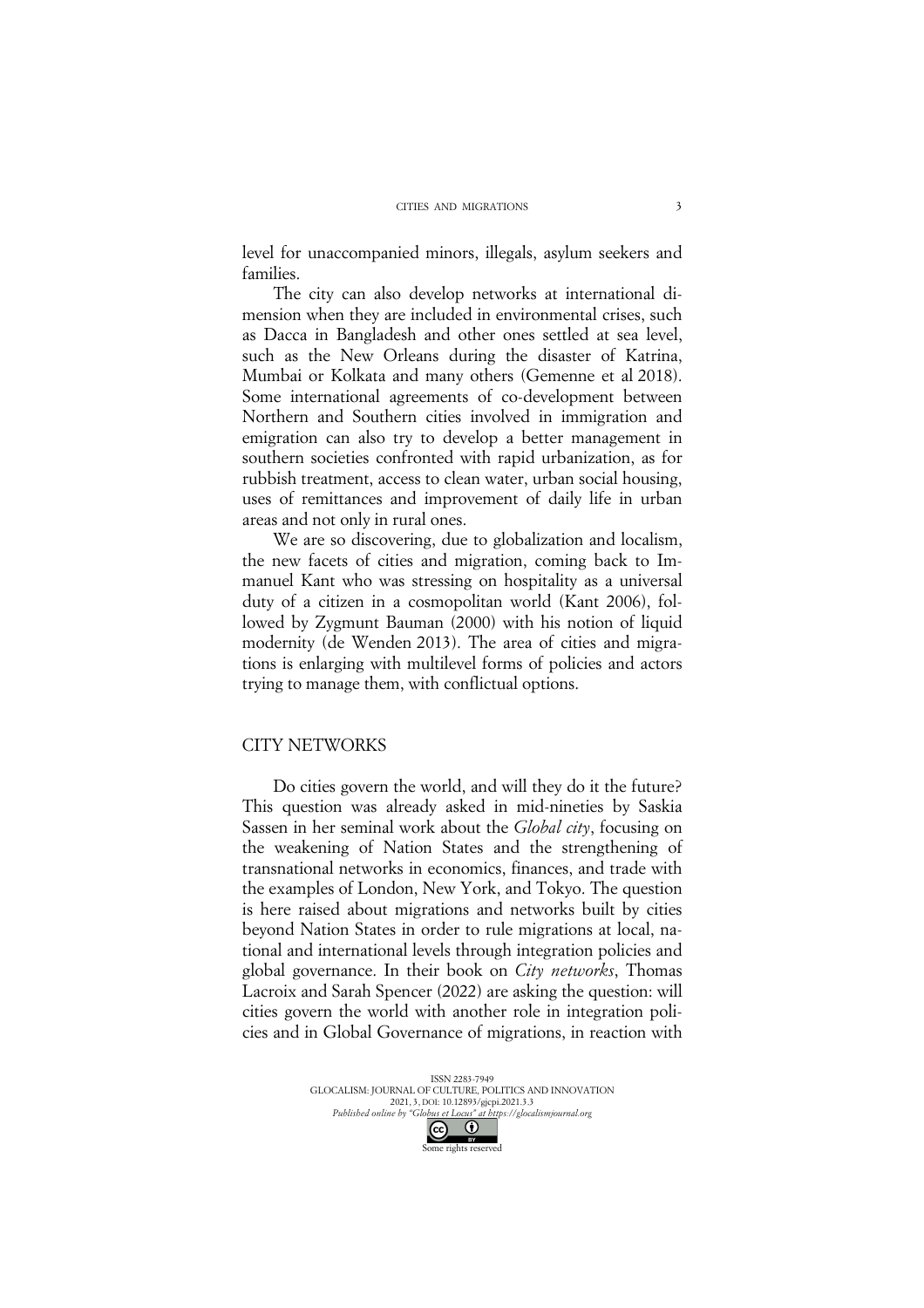national and international policies? The governance from below, studied at meso-level of city networks is a good place to observe the large diversity of situations, shown in this very original approach of migration policies, thanks to new actors and new fields found in cities.

Little research has been devoted to cities as actors of migration policies in hospitality, and on their expertise in governance at multi-scale levels from below in reaction with national and international policies from the top. At meso-level of city networks, there is a great diversity of situations. In her work on multilevel decision-making processes, Tiziana Caponio (University of Turin) stresses on the ambiguous horizontal dimension of meso-level governance (MLG). She writes that the horizontal level of towns as new actors of migration policies at local, national and international scale has been "poorly conceptualized and de facto considered as subordinated to vertical, intergovernmental relations of a secondary relevance". Migration, city networks at the crossroads of vertical and horizontal policymaking dynamics are undertheorized, according to her. The theorization of the horizontal dimension of the relations between the State and the society as key element of analysis needs to be deepened according to three agendas: EU, national and federal levels, city-city relations to define good practices and relations between welcoming communities and intercultural cities. The collaborative, multi-level and inter-sectorial governance can be analyzed in several stages including networks, activists, and the structuring role of the political context on the cities in their migration strategy.

### SMART CITIES AND CITIES OF RELEGATION

However, if global cities have also been qualified "smart cities", attracting high qualified migrants from all over the world, they are also creating cosmopolitan forms of citizenship beyond Nation States thanks to newcomers from poor countries and lower social backgrounds. In his book *L'étranger qui vient. Penser l'hospitalité*, Michel Agier (2019: 84) quotes Jacques Derrida: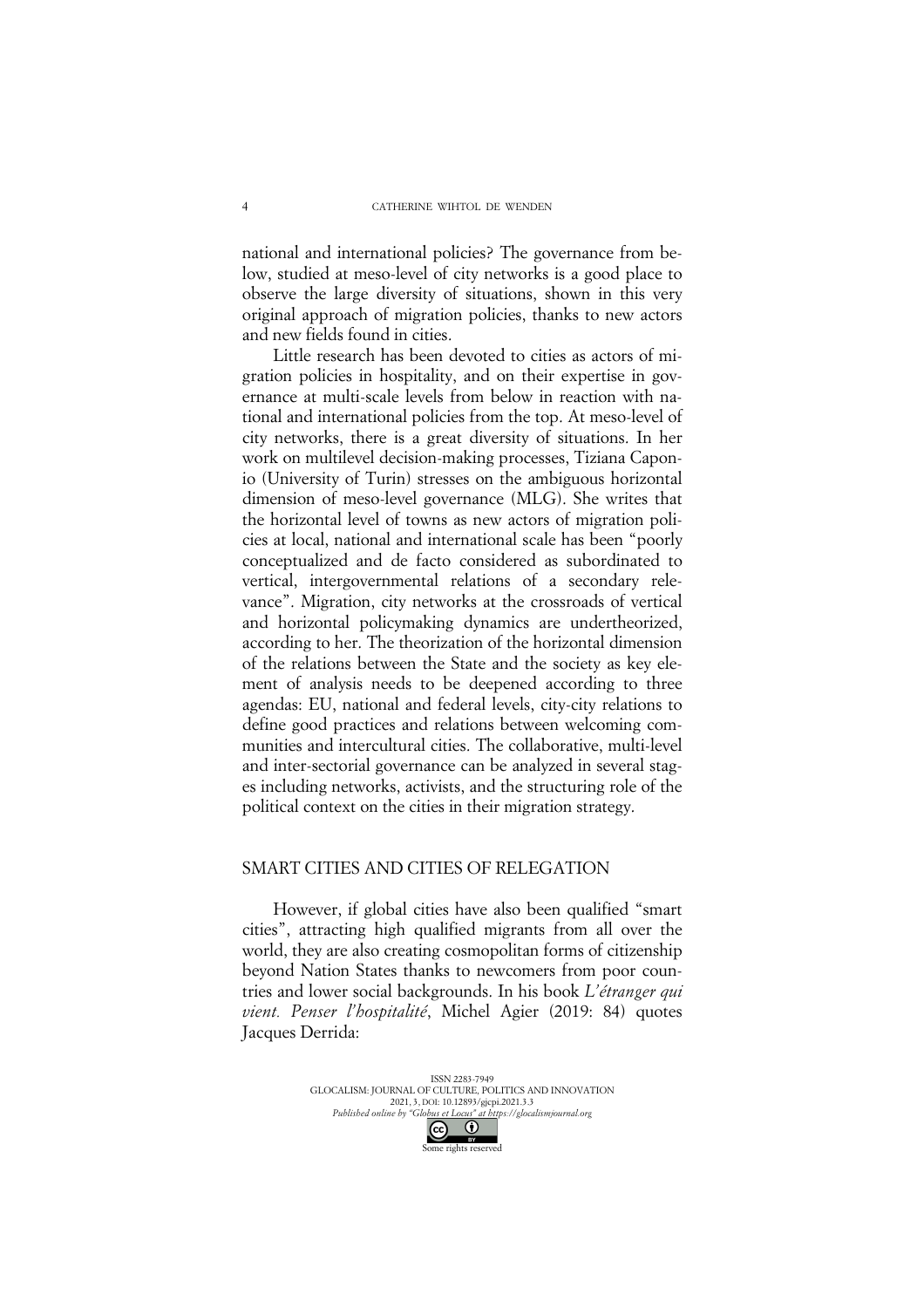Si nous nous référons à la Ville plutôt qu'à l'Etat, c'est que nous espérons d'une nouvelle figure de la Ville ce que nous renonçons presque à attendre de l'Etat […]. Ce qu'en l'appelant de nos vœux la ville refuge, ce n'est plus simplement un dispositif de nouveaux attributs ou de nouveaux pouvoirs ajoutés à un concept classique et inchangé de la ville. Il ne s'agit plus seulement de nouveaux prédicats pour enrichir le vieux sujet nommé "ville". Non, nous rêvons d'un autre concept, d'un autre droit, d'une autre politique de la ville.

Urban policy has been, namely in France settled at the center of integration policies since the nineties, but it was thought as a State policy implemented at local level, with few international outputs and without cities as actors of these policies. The arrival of refugees with the so called "refugee crisis" of 2015 and before (in 2011) has highly shifted the approach. It now asks how far cities are changing migrants' incorporation and how migrants are changing the City. The rise of the right to mobility as a human right, the ethics of hospitality, the rules of solidarity because these cities are experiencing informal ways of life, illegality of statuses, of passage ("transmigrants") without settlement, and of lasting provisional ways of life with difficulties due to borders, bureaucracy, fear of extreme rightist votes, bring contradictions between the national rules and the will of global cities to attract high level migration and practices of hospitality from below.

These questions are all the more acute as the urbanization of the planet is, along with migration and environment, one of the key issues of this century. The Town is placed at the center of these concerns, because, at global level, the urbanization movement of the planet (with 70 per cent urban inhabitants in Africa in 2050 against 70 per cent rural ones in 1950) includes migrations: more educated, urban, opened to new technologies of information and communication and also prey of traffickers due to their dream of a future abroad. They may be attracted by Global cities, but at the margins: in relegated districts. Saskia Sassen analyses its consequences about migration in her book *Expulsion* (2014). Most poor people are also de facto excluded from cities, relegated in camps (Agier 2014), border cities, transit zones, slums, inner cities. This process is accelerated by the difficulties of migrants to get a legal access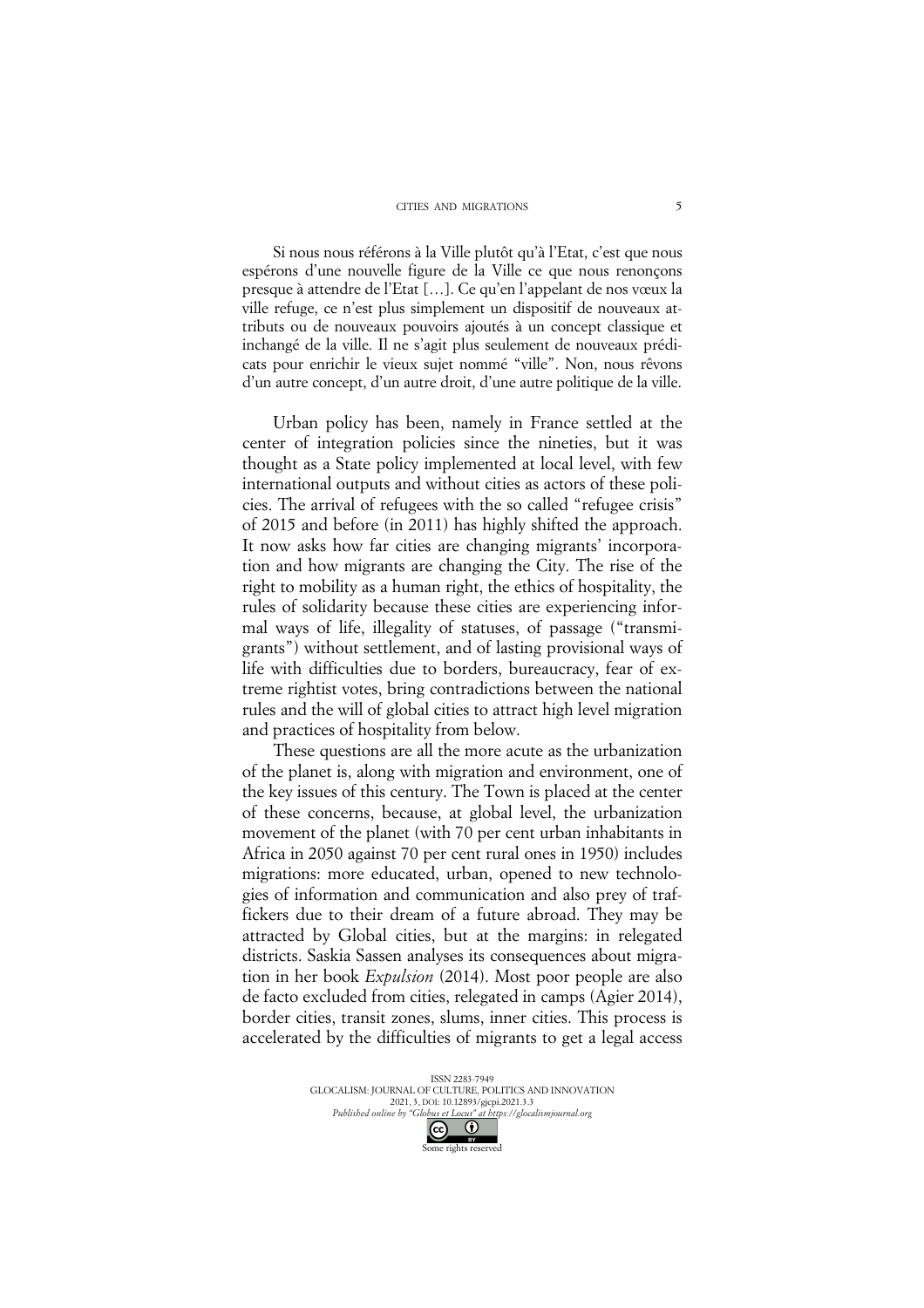and status in their long travels, creating new peripheries which hardly look like cities: "*encampement*" (camps) of refugees (according to the word of Agier 2014). Transit zones studied by Alain Tarrius and Mehdi Allouia (2009), with "transmigrants" alike in Morocco or in Calais, in France (the so called "jungle") are often dismantled but always rebuilt. Border cities alike Tijuana in Mexico or El Paso, are also threatened by ghettos with communities reconstructing their way of life.

#### SANCTUARY TOWNS AND WELCOMING CITIES

But we also find sanctuary towns for welcoming newcomers, when hospitality is framing networks of solidarity between them. Urban actors have diversified themselves: European Union, States, municipalities, NGOs, associations of citizens and foreigners completing national policy if the State itself does not bring trouble in their advocacies and action. The example of Palermo, named a cosmopolitan city by its mayor Leoluca Orlando (often referring to the Palermo Chart) or other networks including Strasburg can be quoted with many other examples. Another case is Riace, a town of Calabria, in southern Italy, where the mayor, Domenico Lucani was prohibited to stay in his town by the State and then condemned because he allowed to undocumented migrants newly arrived to work in cooperative activities to facilitate their insertion. Grande Synthe, led by its mayor Damien Carême, near Dunkerque until his election to the European Parliament in 2020, tried also to imagine another hospitality for new comers, in opposition with common stereotypes of some mayors and local authorities and he created the ANVITA (Association Nationale des Villes et Territoires Accueillants, including 53 territories)<sup>1</sup>: all the less migrants are welcome, all the less they will come, whereas most migrants are attracted more by the presence of compatriots from their country or region who can facilitate their travel than by social services, usually absent. They are helped by the emergence of civil society solidarity towards city networks on irregular migration, focusing on pragmatism on a sensitive multi-level governance issue.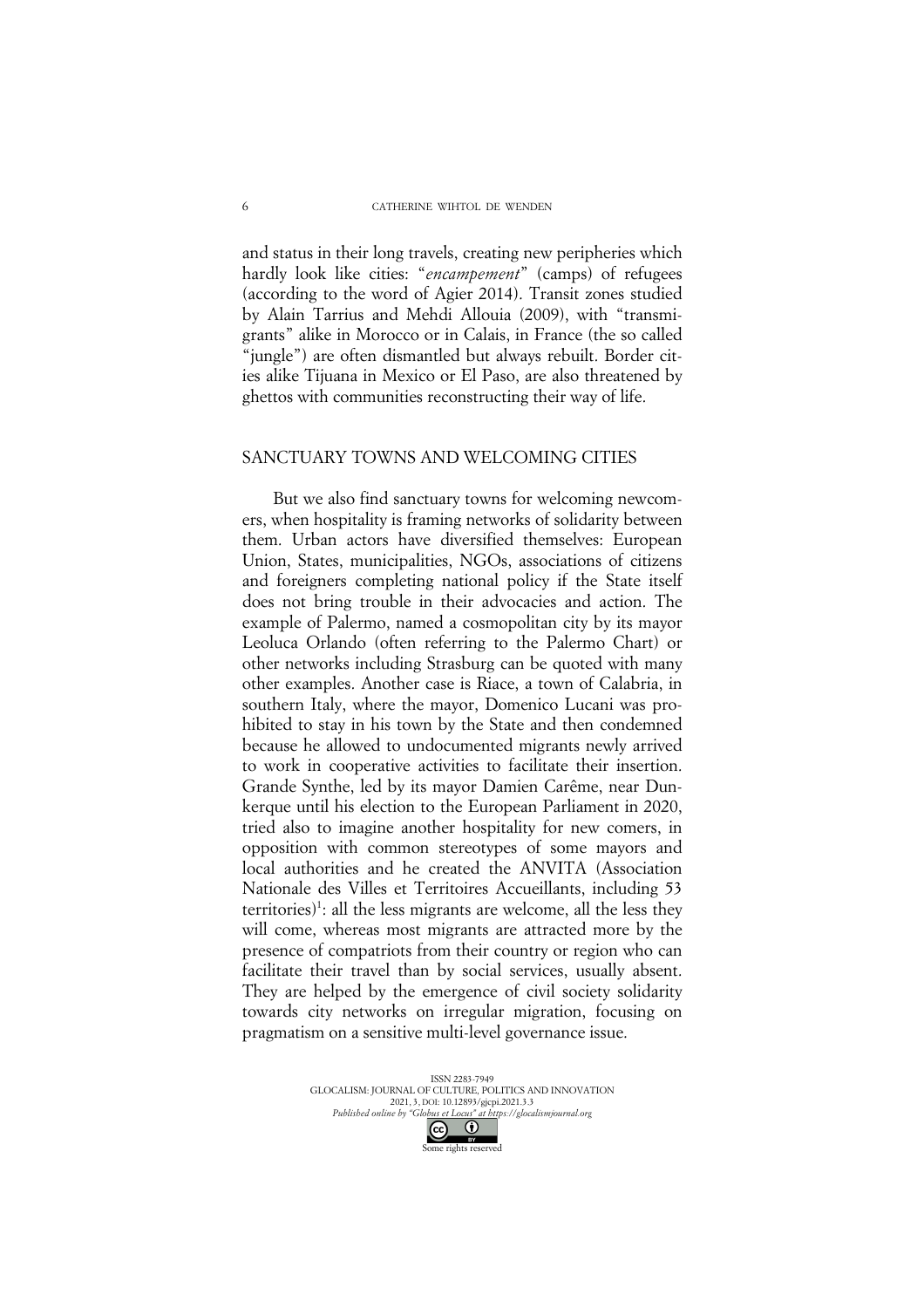Sometimes, hospitality in cities, beyond ethics, can be an opportunity for national unemployed populations to catch new jobs in the management of associations for migrants and funding expertise at local, national and even European level which would never had been granted without the arrival of new comers. In Lyons, Nantes and Strasburg, local authorities have been involved in migration-related city networks. In the United States, sanctuary cities have ambivalent relations with national policy. Strasburg got the label of hospitality city ("ville accueillante") since 2018, with a goal of inclusion thanks to its council of foreigners settled for a long term. With refugee flows, some cities have had to manage the dismantling of the settlements such as Grande Synthe, Saint-Denis (near Paris), Lyons  $(1<sup>st</sup>$  district) or Briancon with the conflict between welcoming activists (accused of "délit de solidarité") and policemen, while refugees are hesitating between staying, coming back or going further. The network of welcoming cities is now a world network, with a global parliament of mayors and 14 networks of refuge towns. The multilevel approach helps to analyze and compare

In Germany<sup>2</sup> some towns led a crucial role in welcoming refugees during the 2015 crisis, as complementary or alternatives with the State, with the help of citizens in their homes, building networks of social relations and understandings. They became a driving force for the governance of immigration in Germany. In this federal country, the towns have some autonomy in integration policies for the implementation of European recommendations at local level. They participated to resettlement programs for refugees and contributed to open the labor market to refugees and asylum seekers, trying to avoid the "*duldung s*tatus" (nor able to be legalized nor expelled), separating the social questions from the legal status, with the help of non profit associations such as Caritas. In Berlin, the city subsidized housing for 750 euros per months for each applicant, in the city of Halle, the town rented 700 flats for newcomers, according to the topic of housing for all as a priority. However, in this country, immigration was not a debate during the last elections of the chancellor after Angela Merkel.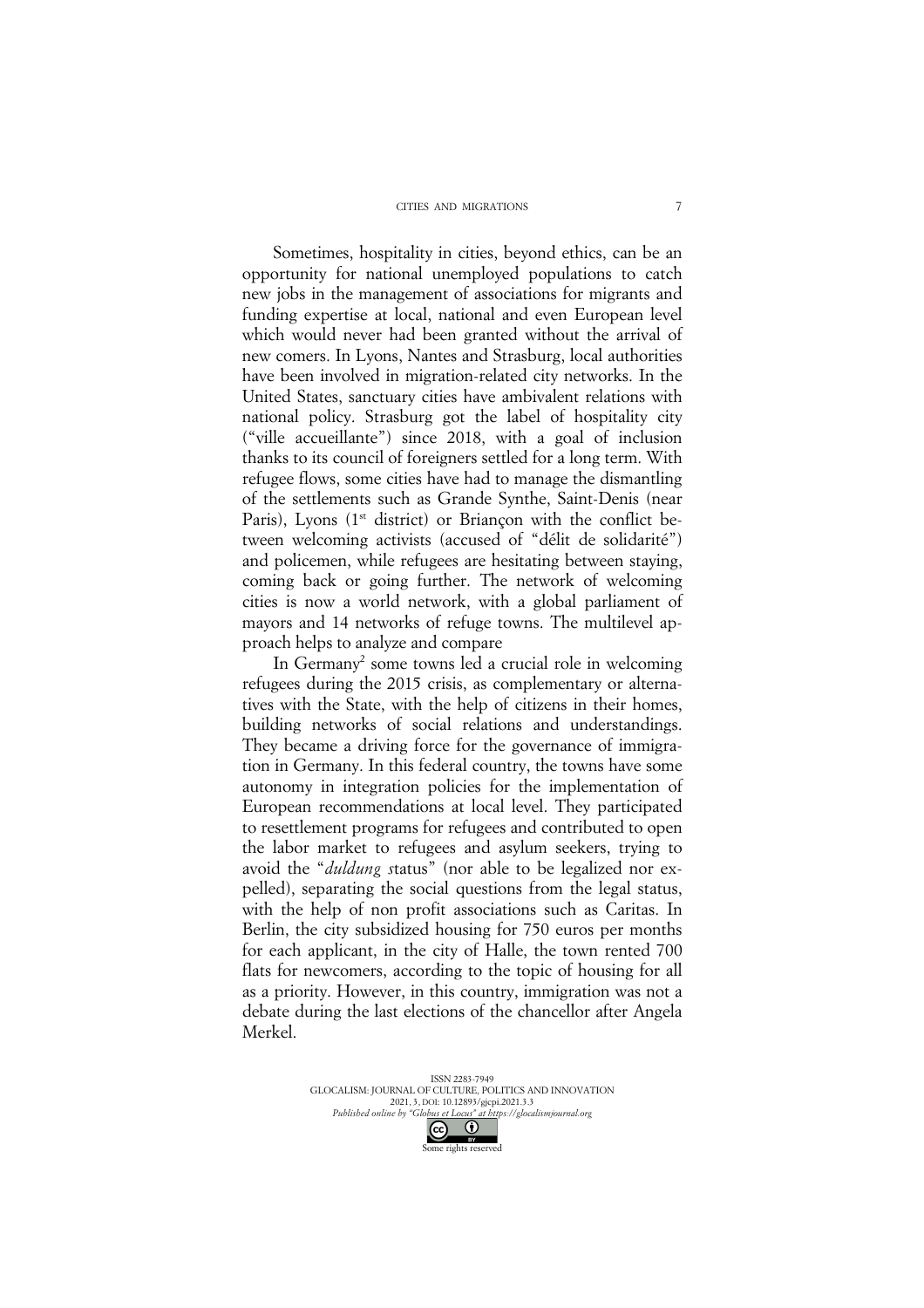City networks can also include the role of universities which facilitate network socialization through knowledge exchange on integration and inclusion. Knowledge exchange, brokered by a University partner can become a creator for city networks' socialisation. As policy agents, city networks help to formulate and to implement immigration and integration policies.

## CITIES ARE NEW ACTORS IN INTERNATIONAL RELATIONS

In the Mediterranean region, big cities have created transnational and international networks of knowledge and management of migration. Ricard Zapata (University Pompeu Fabra, Barcelona) speaks about "the local turn" about Migration governance from below in Mediterranean cities as resilient and regional ones. Taking the example of Barcelona, he shows that urbanized Global cities confronted with migrants' settlement led to opportunities of Mediterranean governance from States to cities (Euromed partnership, Palermo Chart of 2015, Palermo/Izmir partnership) but also including reliance with the management of illegals, unaccompanied minors, asylum seekers. A Med-net thinking was born, framing a Mediterranean regional building, where cities can be a focus for promoting an alternative regional migration governance not only focused on the Mediterranean but also inside the Global Compact Agenda 2030 for sustainable development.

Cities are also developing between the South and the North, a diplomacy of towns with decentralized cooperation, to avoid the polarization of national debates and conflicts between migrants' associations and local elites of the South while promoting human development preferably to western development models. Some examples in Senegal and Mali with the help of their diasporas and migrants' associations are focusing on the autonomy of the local level preferably to the national one for local development in regions of emigration to show the good practices (according to the PNUD recommendations).

> ISSN 2283-7949 GLOCALISM: JOURNAL OF CULTURE, POLITICS AND INNOVATION 2021, 3, DOI: 10.12893/gjcpi.2021.3.3 *Published online by "Globus et Locus" at https://glocalismjournal.org*  $\odot$ Some rights reserved

8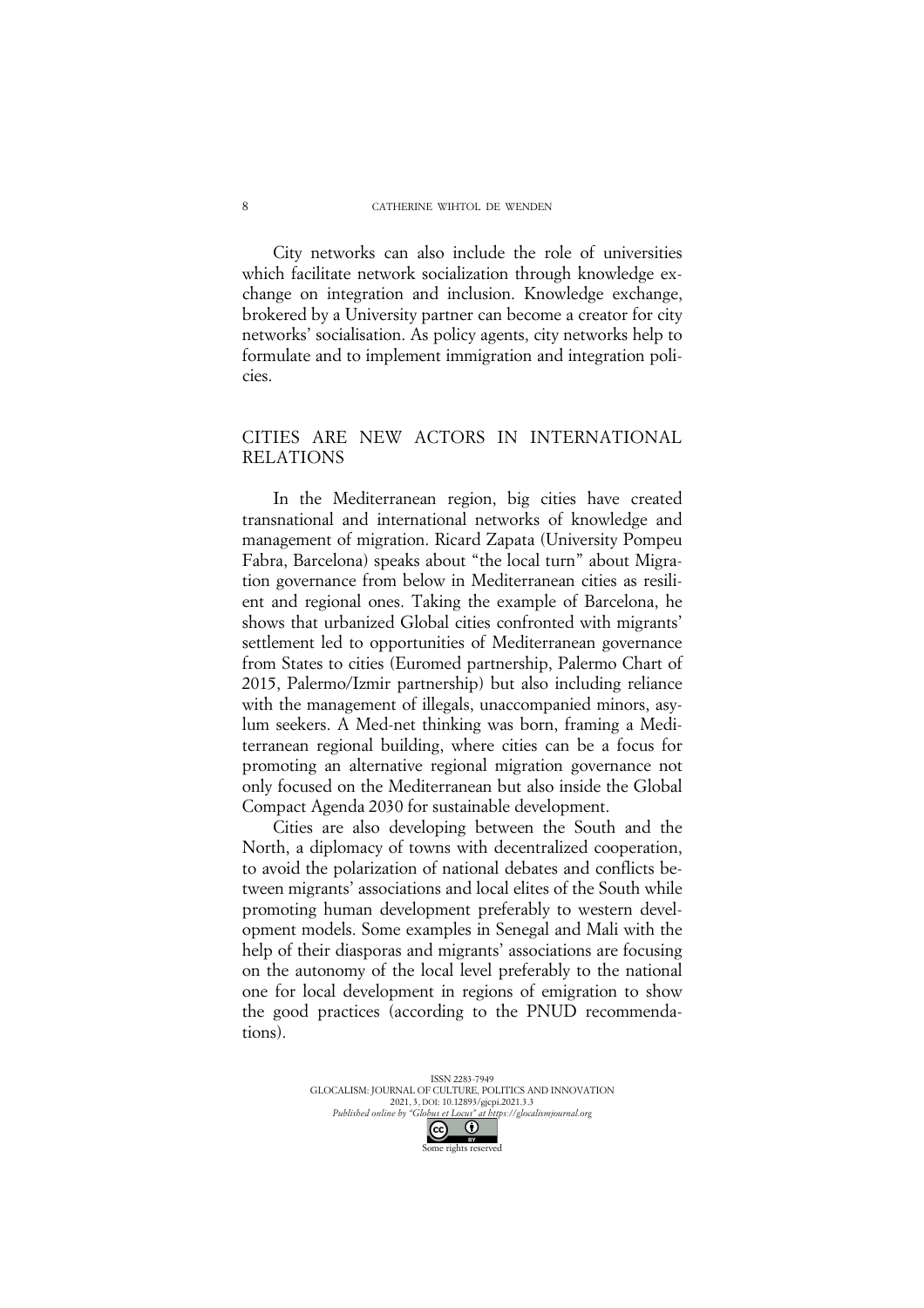#### CITIES AND MIGRATIONS

At a larger scale, big cities can also become subjects of international relations if they are involved in huge international challenges as environment. They take a world dimension when they are victims of environmental crises and when they become the focus of great international challenges: Bangladesh and its capital, Dacca is always threatened by floods due to its location in a delta receiving the waters of huge rivers (Gange and Brahmaputra), which also attracts a high density of population due to the fertility of the earth for agriculture. If the rise of waters goes on, many big cities in the world settled at the level of the sea, mainly in Asia, will have more environmentally displaced people and a lot of deaths, those poorest who did not find options for internal mobility in their country (Kolkata, Mumbai). No internal status exists to environmentally displaced people, which led Bangladesh to develop a soft diplomacy in UN international areas with the support of experts to prepare advocacies about the future of those big towns, even if it does not give clear benefits<sup>3</sup>. International law, State sovereignty and urban policies are involved Another case highlighting big cities is New Orleans, during the Katrina disaster: the poorest stayed on the place, due to the lack of resources and the others left to other regions in the US, although the city tried to shift its population with less poor people. The policy making confronted the Federal State, the state of Louisiana and the town (Gemenne et al. 2018). The multi-level analysis is particularly relevant in this case.

Big city networks are also creating further mobilizations by political shifting of level potentially leading to policy change. The rising importance of cities as international actors have an impact on the Global Compact on migration at world level. Cities have also organized themselves through associations and networks exchanging local knowledge, local action redefining governance such as: individual mayors as global leaders (example of Mayoral Forum 2014 and of GCM 2018 in Marrakech); city mobilization as answers to humanitarian needs of vulnerable migrants within national contexts; city-city solutions for regulated inter-state mobility. The impact of migration appears thus at local, national and international level, migration policy influences various levels of governance and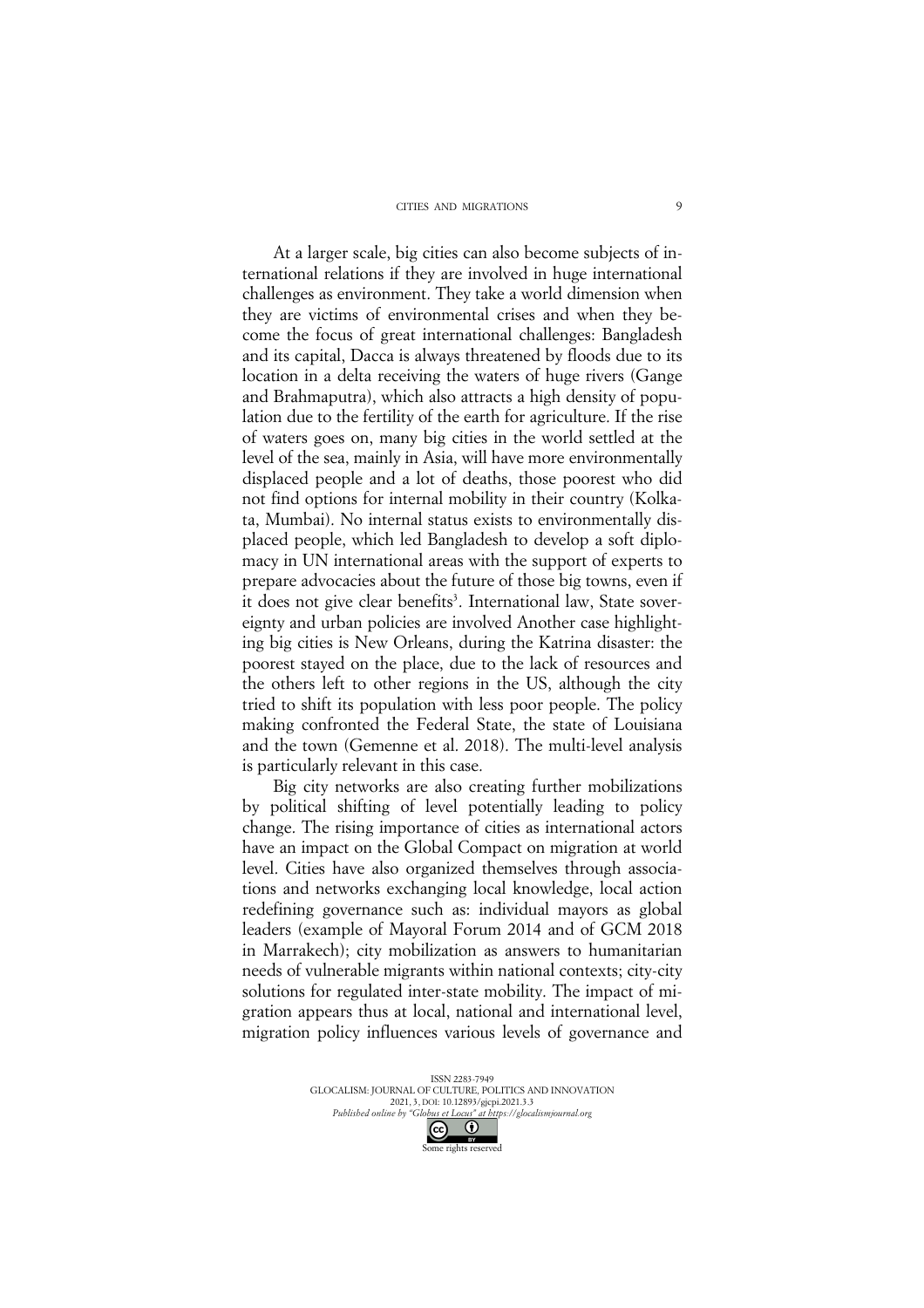global comparatist approach when Covid-19 has activated coalitions of towns, cities and countries for the undocumented, for example. Cities and mayors as cross border problems solvers may also, such as in the 20 cities participating in the GFMD Dialogue, are treating with climate, urban questions, GCM and facilitate cooperative localism, anti-discrimination practices and strengthening networks (Thouez, in Lacroix, Spencer 2022).

## CITIES BETWEEN STATES AND GRASSROOTS LEVEL FOR GOVERNANCE OF MIGRATIONS

For somebody who begun to study the rising politicization of migration from mid-seventies to mid-nineties, the enlargement of field research on migration in political science is phenomenal. In a context where the strength of civil society on States has declined for traditional actors such as trade unions, churches and even firms, cities are now welcoming migrants, although entrance belongs to the competence of States. Non state actors have acquired significant roles and sometimes key roles from below to top level decision making, thanks to multilateralism including a great diversity of partners with non-State actors. Horizontal forces, thanks to city networking are also acquiring through transnationalism, multilevel forms of governance exchanging expertise and ability to work in emergency situations, including universities, activists, and migrants.

#### **NOTES**

<sup>1</sup> In Belgium, the network "Communes hospitalières" includes 126 towns and villages and 747 welcoming towns have been identified in Europe.

<sup>2</sup> Sophie Hinger, University of Osnabrück, IMIS, Conference at CERI organized by Thomas Lacroix on Cities and Migration, 10/9/2021.

<sup>3</sup> Alice Baillat, Ph D Sciences Po, on the soft diplomacy of poor Nation States alike Bangladesh involved in environmental risks.

> ISSN 2283-7949 GLOCALISM: JOURNAL OF CULTURE, POLITICS AND INNOVATION 2021, 3, DOI: 10.12893/gjcpi.2021.3.3 *Published online by "Globus et Locus" at https://glocalismjournal.org*  $\odot$  $\odot$

Some rights reserved